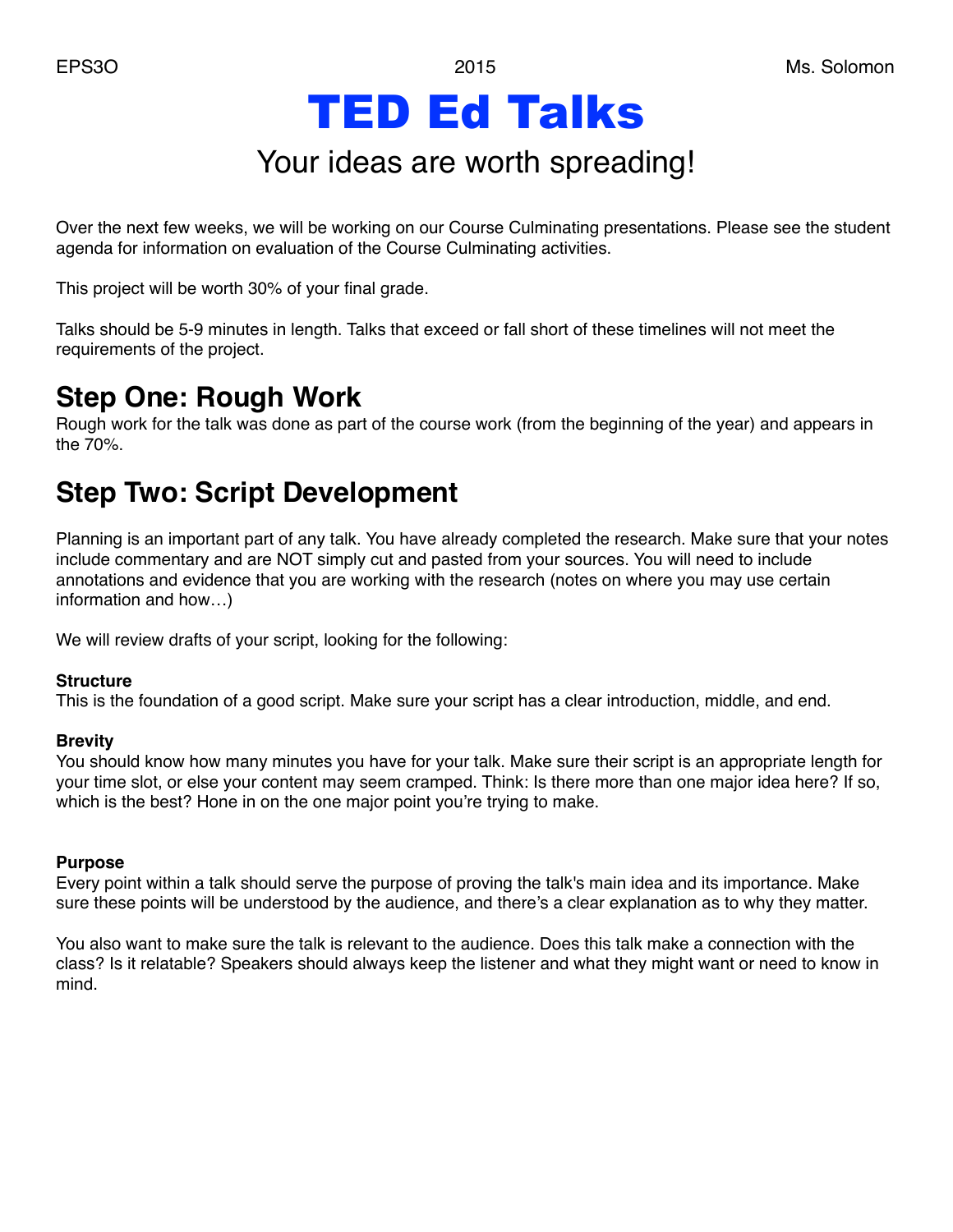### EPS3O 2015 Ms. Solomon **Step 3: Creating Your Slides/Visual**

If you are using slides, video, props, costumes or any other visuals, less is more. A single, strong, graphic image or succinct line of text will tell your story better than a crowded collage of pictures or long paragraph. Remember, people need to process everything you are saying while simultaneously absorbing the slides.

#### **When it comes to images and design**:

Make sure the slides are image rich, and easy to understand. Only use high-resolution pictures and graphics. Keep graphs visually clear, even if the content is complex.

### **When it comes to text and content, consider**:

Do the slides have a lot of text? Text-heavy slides will only distract the listener from the heart of the message. When it comes to text, less is more.

Do the slides have too much information? No slide should support more than one point.

Is each slide necessary? Too many slides can be distracting. Make sure every slide has a purpose – for those that don't, cut them.

Prepare slides for presentation

#### **Keep in mind**:

Text size is important, 24pt is the smallest size you could use (you'll usually use bigger font than this). Consider the style of font you will use. Does it help set the tone for the content (generally, a sans serif font is preferred, serif fonts generally work better on paper)?

The slide text should be large enough to be legible to the person sitting farthest from the screen. Make sure you test this during rehearsal, and make changes if needed.

Use a simple slide background

A simple background keeps the text readable. If you are using a dark or black background, make the text bold.

Slides/Visuals due: May 7

### **Step 4: Rehearsals**

Rehearsals – and a lot of them – are a necessity when it comes to delivering a fantastic talk.

### **Rehearse! Rehearse! Rehearse!**

Once you have a solid draft of your script, you should start rehearsing your talk. The key to a great talk is to start rehearsing as early as possible.

You will be getting support and coaching each other during this process through both positive and constructive feedback. Be sure to choose a coach who will be able to offer BOTH types of feedback.

Here are some best practices:

#### **Body language**

- When you step onstage you should feel comfortable to let a beat or two go by, take a breath, and anchor your feet before beginning.
- Rehearse standing still. Pacing on stage makes life difficult for the camera operator and can ruin a video.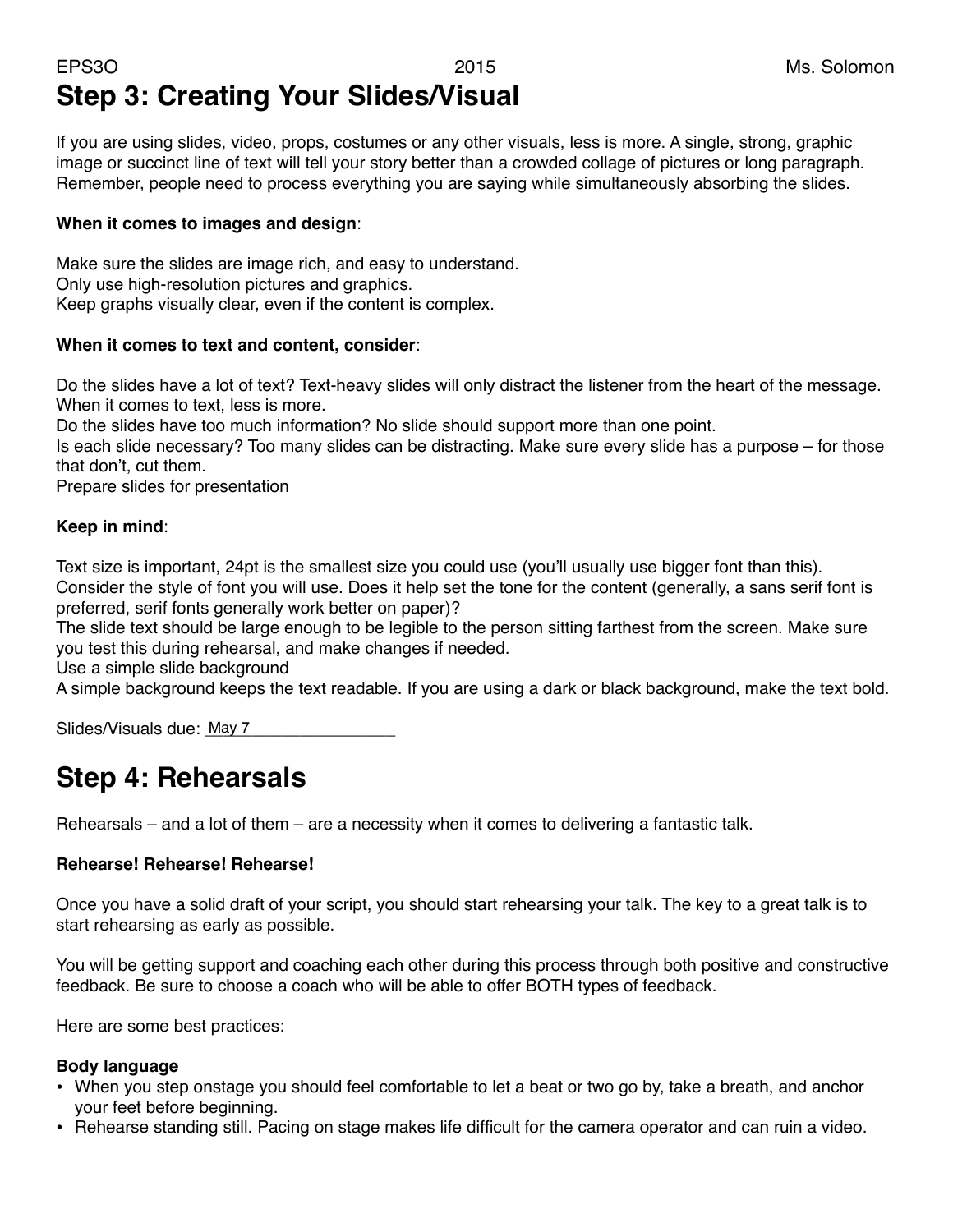• Work on physicalizing the talk – gestures can help you emphasize important points.

#### **Script and memorization**

- Record, view, repeat. This is a great way to see when bits of your talk aren't quite right. Use your camera phone or other tech to record and view your presentations.
- When you sound too rehearsed, you're not done rehearsing. You should run through the talk again and again, until you don't have to think about that fact that you're reciting a script. Rehearse until the words feel like an integral part of your being.

#### **Emotion and tone**

- Find a conversational tone. One way to help your partner with this is to ask them to imagine they're at a dinner party telling the one story of the night that will make the whole table pause.
- Encourage your partner to tap into honest, contagious emotions during their talk wonder, optimism, anger, surprise, etc.

### **Other things to keep in mind**

- You may not use a podium or cue cards/paper. These objects disconnect you from the audience, create an overly formal atmosphere, and encourage a presenter to read from their notes. (Which is always boring to watch.)
- You should have the opportunity to rehearse as many times as possible. Find one or two people to whom you can always turn for practice sessions, and/or consider organizing special rehearsals where you can present in front of small, live audiences.
- You will be held to a strict time limit (talks may never be longer than 10 minutes).

### **Work out the kinks**

Here are some foibles and quirks to look for, point out, and eliminate from your talk:

- Talking about your talk  $\blacksquare$ Asking questions when statements would be clearer **Example 1** Introducing too much vocabulary Redundancies **Business Redundancies Repetition** Reading quotes **Example 2** is the control of the control of the control of the control of the control of the control of the control of the control of the control of the control of the control of the control of the control Yelling **Example 2018** 2019 12:30 Nervous pacing 10 Nervous pacing 10 Nervous pacing Awkward stillness **Awkward stillness Example 2** is the structure of the Failing to admit controversy Overstating points **Example 20** is the contract of the Utopianism Dystopianism **But all the Contract of Contract Contract Contract Contract Contract Contract Contract Contract Contract Contract Contract Contract Contract Contract Contract Contract Contract Contract Contract Contract Cont** Unnecessary slides **Exercise 2018** Making silly puns Purely anecdotal evidence
	-

#### **What (not) to wear**

Speakers and performers should not wear stripes, large logos or complicated patterns. You should wear something comfortable that you feel good in. Nothing too formal. No ties. (Unless they're cool ties!)

#### **Slide control**

Will you have control over your slides? If you wish to bring an Apple mouse for advancing your slides, make sure you rehearse with the remote multiple times so you can remember when each slide should change. Alternatively, you can have someone offstage change slides using their script as a guide. You may also set the slides to change at specified time intervals, however you MUST rehearse this option several times in order to get the timing right. This decision is yours.

Rehearsal Dates: \_\_\_\_\_\_\_\_\_\_\_\_\_\_\_\_\_\_\_\_\_\_\_\_\_\_ May 5 & 7